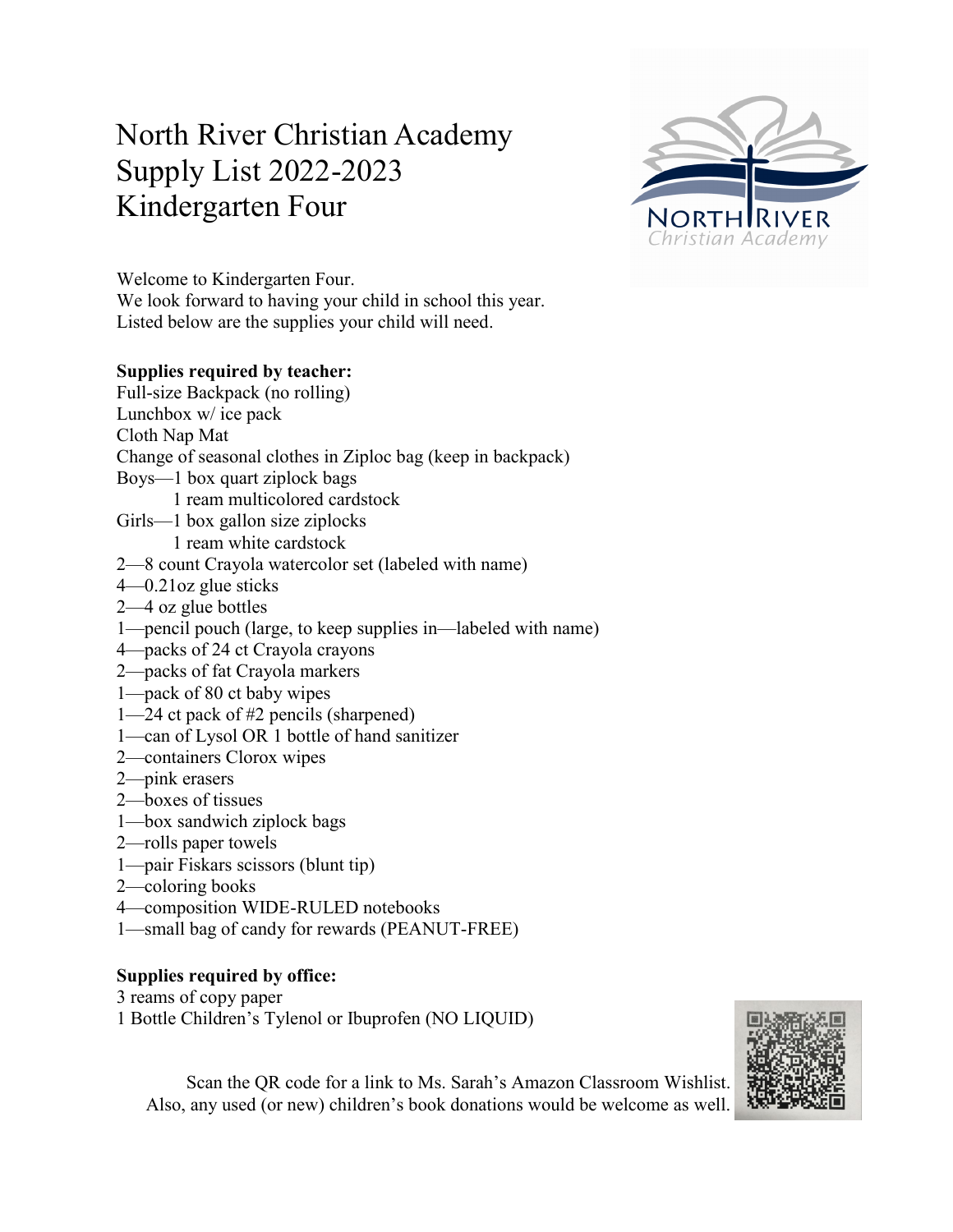# North River Christian Academy Supply List 2022-2023 Kindergarten Five



Welcome to Kindergarten Five. We look forward to having your child in school this year. Listed below are the supplies your child will need.

# **Supplies required by teacher:**

Backpack—large enough to hold lunchbox and a daily folder (no rolling backpacks) Lunchbox w/ spillproof cup to have every day Change of seasonal clothes in Ziploc bag (keep in backpack) 4 boxes of 24 pack CRAYOLA crayons 2 packs of 10 count CRAYOLA markers (thick) 1 set of CRAYOLA watercolor paints 1 pack twistable CRAYOLA colored pencils (no colored pencils that need sharpening) 1 pack pencil top erasers 2 Wide-ruled composition notebooks 2 Primary Journals 2 bottles of glue—4 oz size 4 large glue sticks 2 cans of play-doh (any color) 1 pack of baby wipes—80 ct 1 large pencil pouch 2 rolls of paper towels 1 box of tissues Boys—2 cans Lysol disinfectant spray 1 pack of white cardstock 1 box of sandwich size ziplock bags Girls—2 containers of disinfectant cleaning wipes 1 pack of multi-colored cardstock 1 box of gallon size ziplock bags

# **Supplies required by office:**

3 reams of copy paper 1 Bottle Children's Tylenol or Ibuprofen (NO LIQUID) Seat Sack (if you don't have one from last year): required to purchase from NRCA \$12

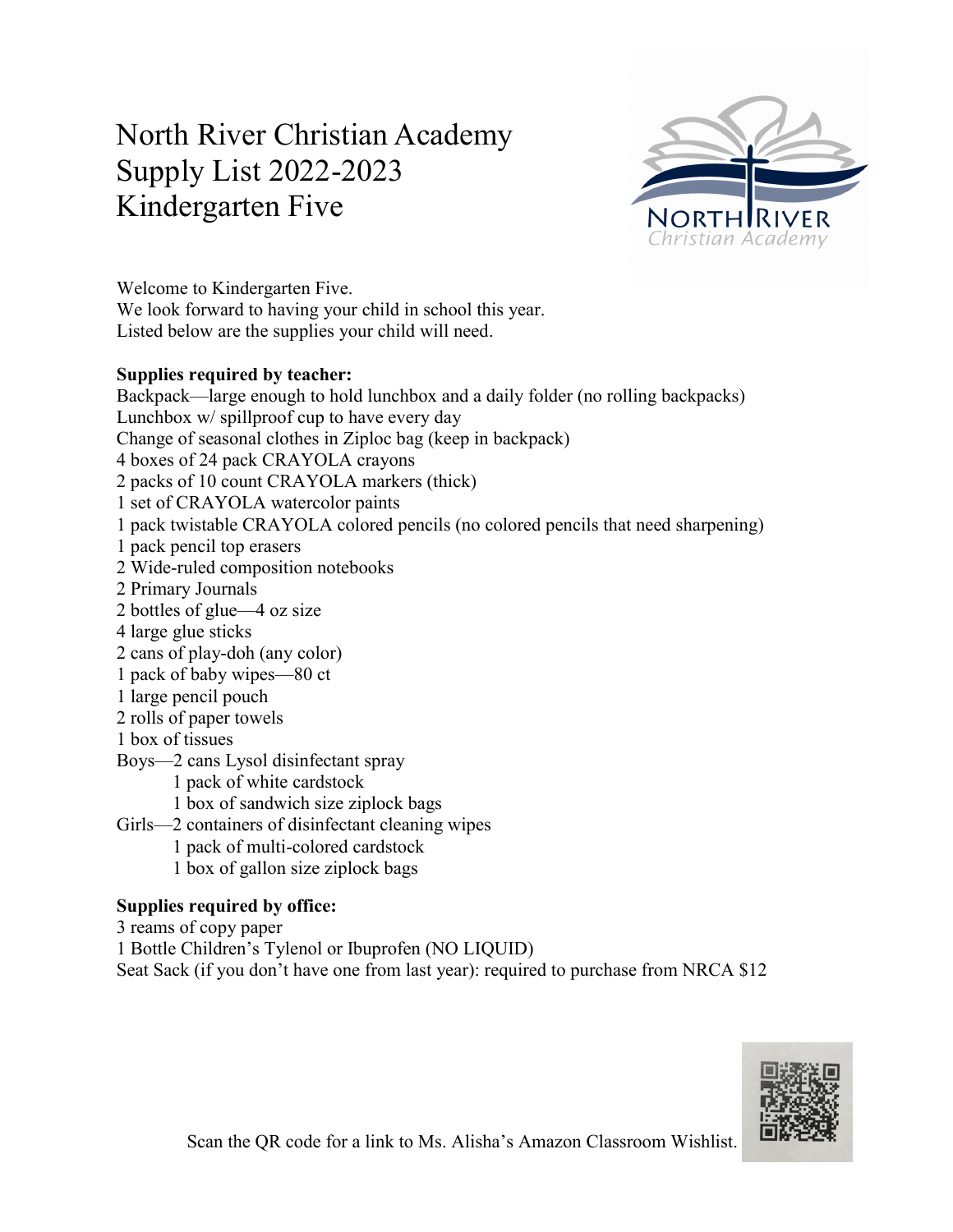# North River Christian Academy Supply List 2022-2023 1<sup>st</sup> Grade



Welcome to 1st grade. We look forward to having your child in school this year. Listed below are the supplies your child will need.

# **Supplies required by teacher:**

**Backpack** Lunchbox 1 pencil box (hard, no pouches) 1 pack of broad tip CRAYOLA markers 2 boxes of 24 count CRAYOLA crayons 1 pack thin tip markers 1 wooden clipboard 24 pre-sharpened pencils 4 pack of glue sticks 2 bottles of glue 4 WIDE-RULED composition notebooks 2 Primary Journals/composition notebook (has handwriting lines on the pages) 1 set of watercolor paints 1 water bottle—reusable and leak proof! 2 rolls of paper towels 1 baby wipe refills Boys: 2 large containers of disinfecting wipes 1 box of gallon ziplock bags Girls: 1 can of Lysol disinfectant spray 1 box of quart size ziplock bags

# **Supplies required by office:**

3 reams of copy paper

1 Bottle Children's Tylenol or Ibuprofen (NO LIQUID)

Mrs. Amber's wishlist: Q-tips Curling Ribbon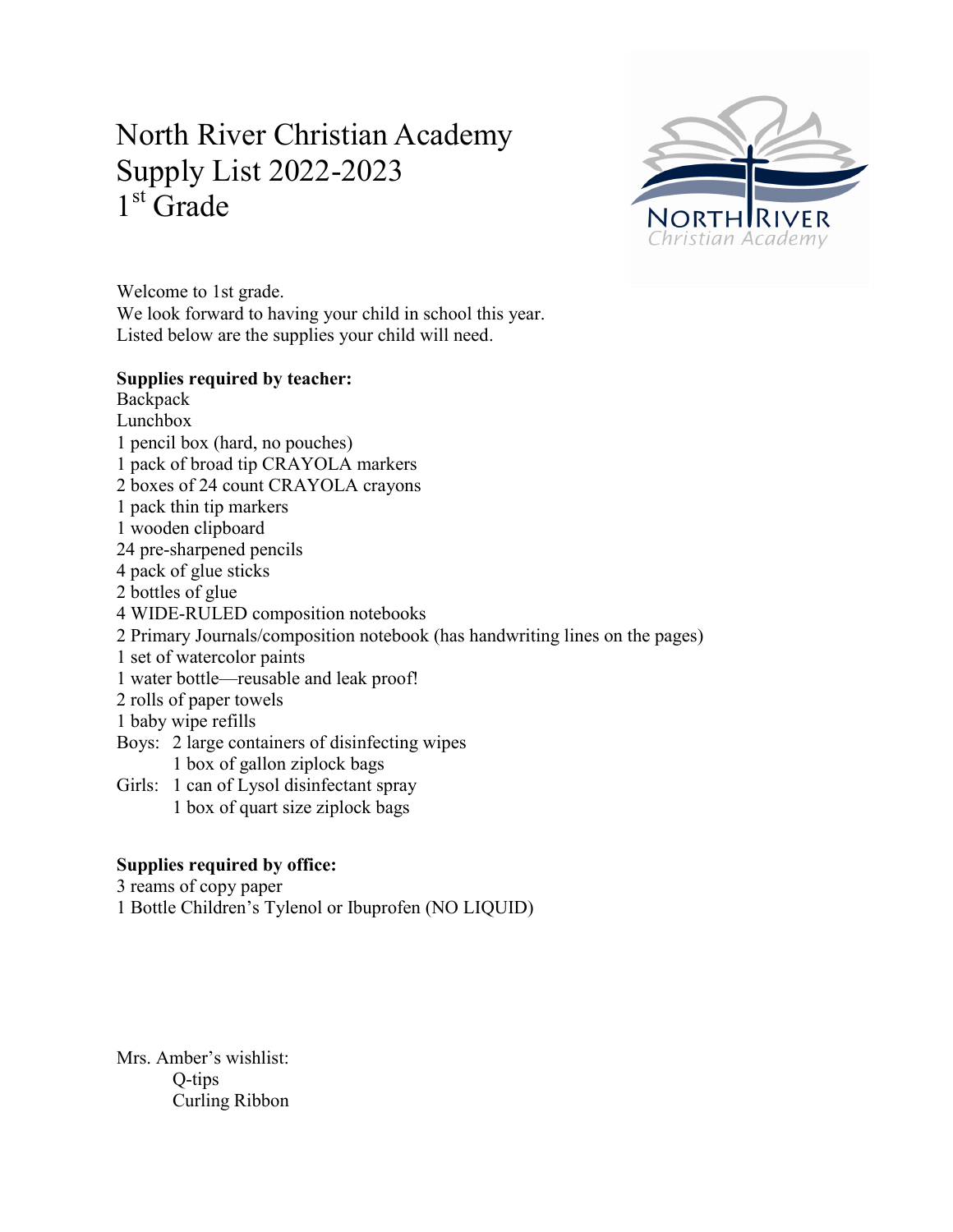# North River Christian Academy Supply List 2022-2023  $2<sup>nd</sup>$  Grade



Welcome to 2nd grade.

We look forward to having your child in school this year. Listed below are the supplies your child will need.

# **Supplies required by teacher:**

**Backpack** Lunchbox Reusable water bottle (our water fountains only have bottle fillers) 2 boxes of 24 count Crayola crayons (will use 1 each semester) 1 box of skinny Crayola colored pencils or twistable Crayola colored pencils 2 boxes of Crayola fine tip washable markers (will use 1 each semester) 2 Wide-ruled composition notebooks 1 pack of thin dry erase markers 1 coloring book or drawing pad/notebook (student's choice) 3 or 4 large pink erasers Bible (not a story Bible) 2 large glue sticks or 4 small Pouch or box to hold markers/colored pencils 1 spiral bound index cards Boys—1 hand sanitizer 1 pack white cardstock Girls—1 pack baby wipes 1 pack colored cardstock or colored copy paper

# **Supplies required by office:**

3 reams of copy paper 1 Bottle Children's Tylenol or Ibuprofen (NO LIQUID) Seat Sack (if you don't have one from last year): required to purchase from NRCA \$12

### **Wish List (at least 1 item requested but not required):**

Highlighters Play-doh Cheap Bandaids Curling ribbon—any color Brown paper bags Thin paper plates Stickers Nut free candy Treasure box items Storage/sandwich bags—any size Construction Paper Please keep our hall in mind when cleaning out toys like Legos, Blocks, puzzles, books, and craft supplies.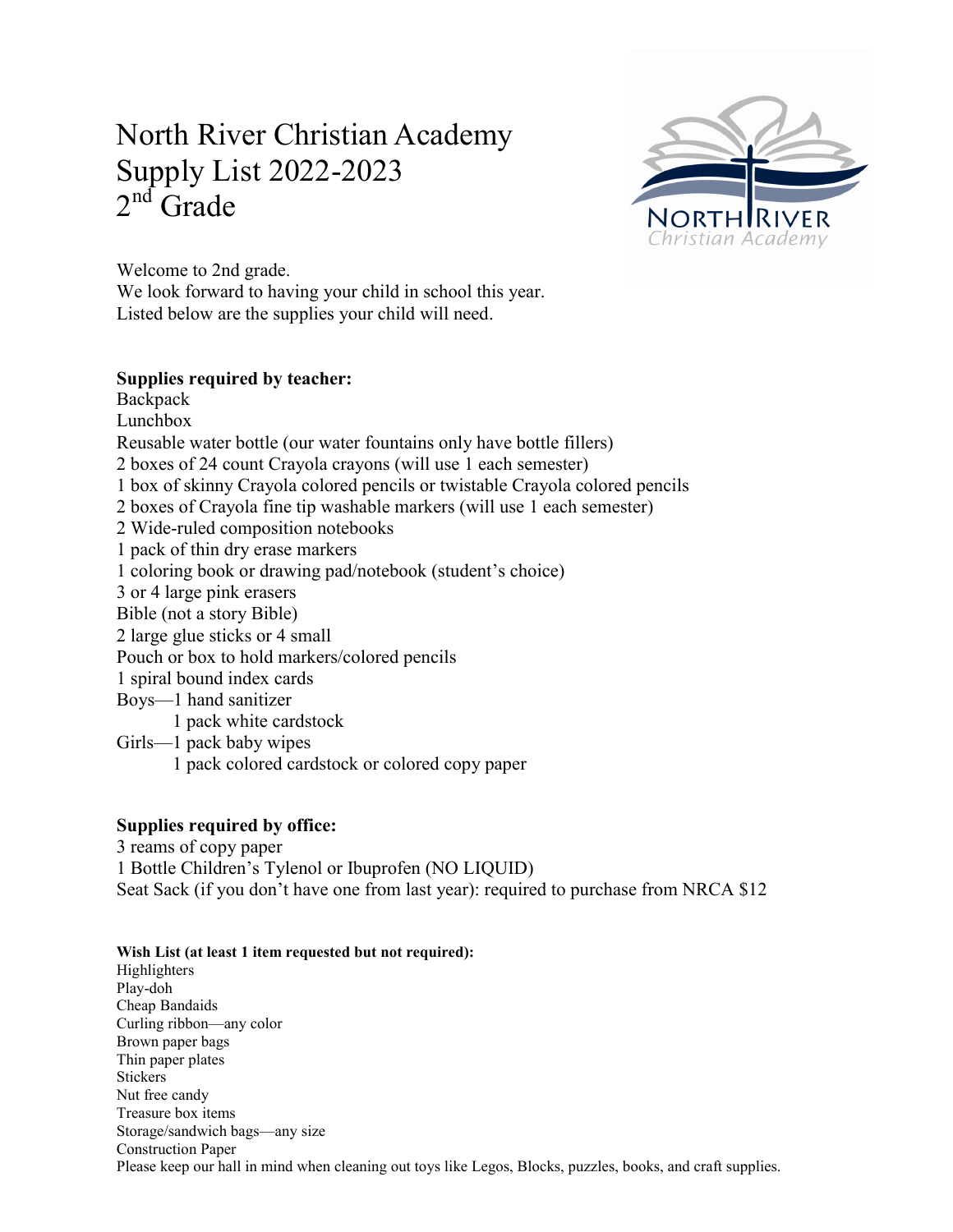# North River Christian Academy Supply List 2022-2023  $3<sup>rd</sup>$  Grade



Welcome to 3rd grade. We look forward to having your child in school this year. Listed below are the supplies your child will need.

## **Supplies required by teacher:**

Backpack Lunchbox Bible Pencils (NO mechanical pencils) 2 packs Wide-ruled notebook paper 1 pack of Crayola slim markers 1 pack of twistable colored pencils 2 pack of glue sticks 1 pack index cards Sheet protectors (25 count) 3 composition WIDE-RULED notebooks 2 one subject spiral notebooks A highlighter 1 pack Chisel tipped Expo markers 2 plastic folders with prongs and pockets 1 pair of scissors 1 pencil pouch 4 packages of eraser toppers 1 bottle hand sanitizer 2 boxes tissues Boys: 1 pack colored cardstock Girls: 1 large container Disinfecting wipes

# **Supplies required by office:**

3 reams of copy paper 1 Bottle Children's Tylenol or Ibuprofen (NO LIQUID)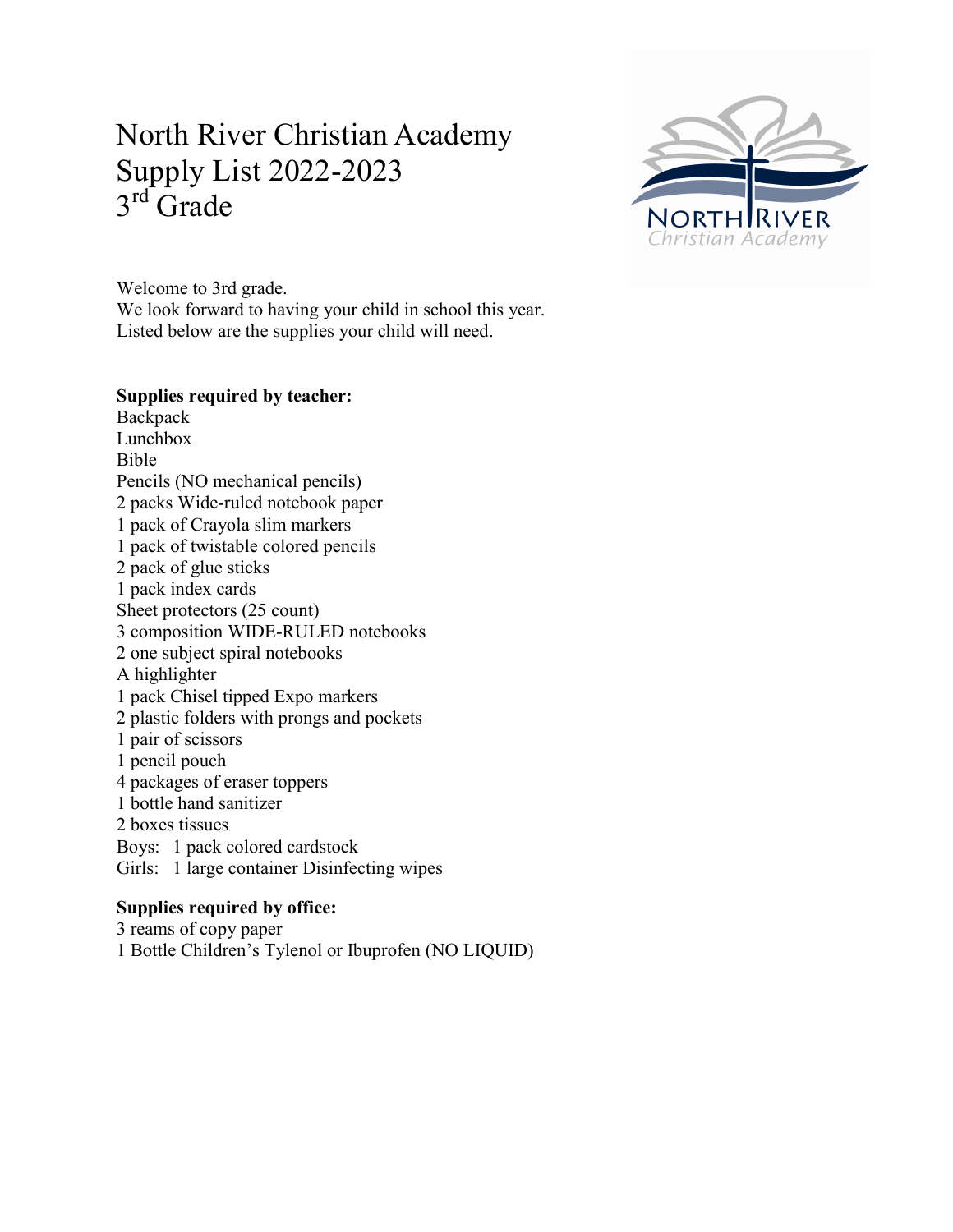# North River Christian Academy Supply List 2022-2023 4th Grade



Welcome to 4th grade. We look forward to having your child in school this year. Listed below are the supplies your child will need.

### **Supplies required by teacher:**

Backpack Lunchbox Bible Pencils (NO mechanical pencils) 2 packs Wide-ruled notebook paper 1 pack of Crayola slim markers 1 pack of twistable colored pencils 1 spiral notebook (70 sheets) 1 pack index cards Sheet protectors (25 count) 3 composition WIDE-RULED notebooks 2 one subject spiral notebooks A highlighter 1 pack Chisel tipped Expo markers 2 plastic folders with prongs and pockets 1 pair of scissors 1 pencil pouch 4 packages of eraser toppers 1 bottle hand sanitizer 2 boxes tissues Boys: 1 pack colored cardstock Girls: 1 large container Disinfecting wipes

### **Supplies required by office:**

3 reams of copy paper 1 Bottle Children's Tylenol or Ibuprofen (NO LIQUID)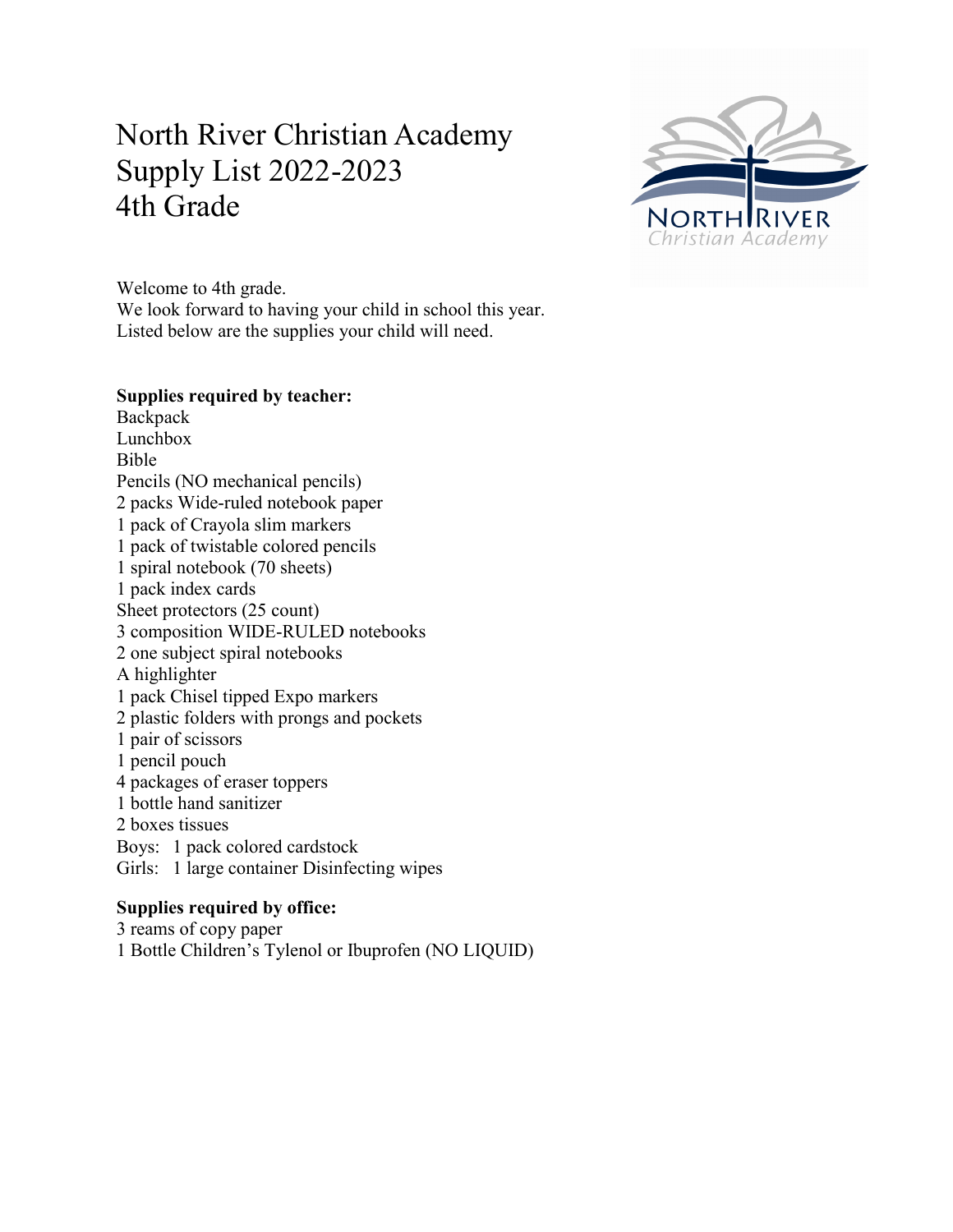# North River Christian Academy Supply List 2022-2023 5th—6th Grade



Welcome to 5th—6th grade. We look forward to having your child in school this year. Listed below are the supplies your child will need.

# **Supplies required by teacher(s):**

**Backpack** Lunchbox 1 Bible (ONLY New King James Version) 2 1 1/2" binders (1 for Jarvis, 1 for Kirby) 2 sets of 5 dividers (1 for Jarivs, 1 for Kirby) Wide-ruled notebook paper (put this in binder) 2 plastic folders with pockets 1 spiral one-subject notebook for Vocabulary 1 spiral three-subject notebook for Reading Protractor Ruler (inches and centimeters) 1 LARGE pencil pouch (no boxes) - keep this in student backpack. Keep the following items in your pencil pouch and have it organized before school starts: 4 Glue sticks **Scissors** Pencil cap erasers Sharpened pencils—lots of them (NO mechanical) Erasable blue or black pen Crayola markers Crayola colored pencils

# **Turn these supplies in to homeroom teacher:**

A highlighter

2 packs of pencil cap erasers 1 pack Sharpie markers (Boys bring regular tip, Girls bring ultra fine tip) Pick 1 of the following: Lysol spray, disinfecting wipes, or large hand sanitizer 1 pack graph paper 1 pack colored card stock 1 roll paper towels 1 box tissues

# 1 bag candy (NO nuts)

# **Supplies required by office:**

3 reams of copy paper 1 Bottle Children's Tylenol or Ibuprofen (NO LIQUID)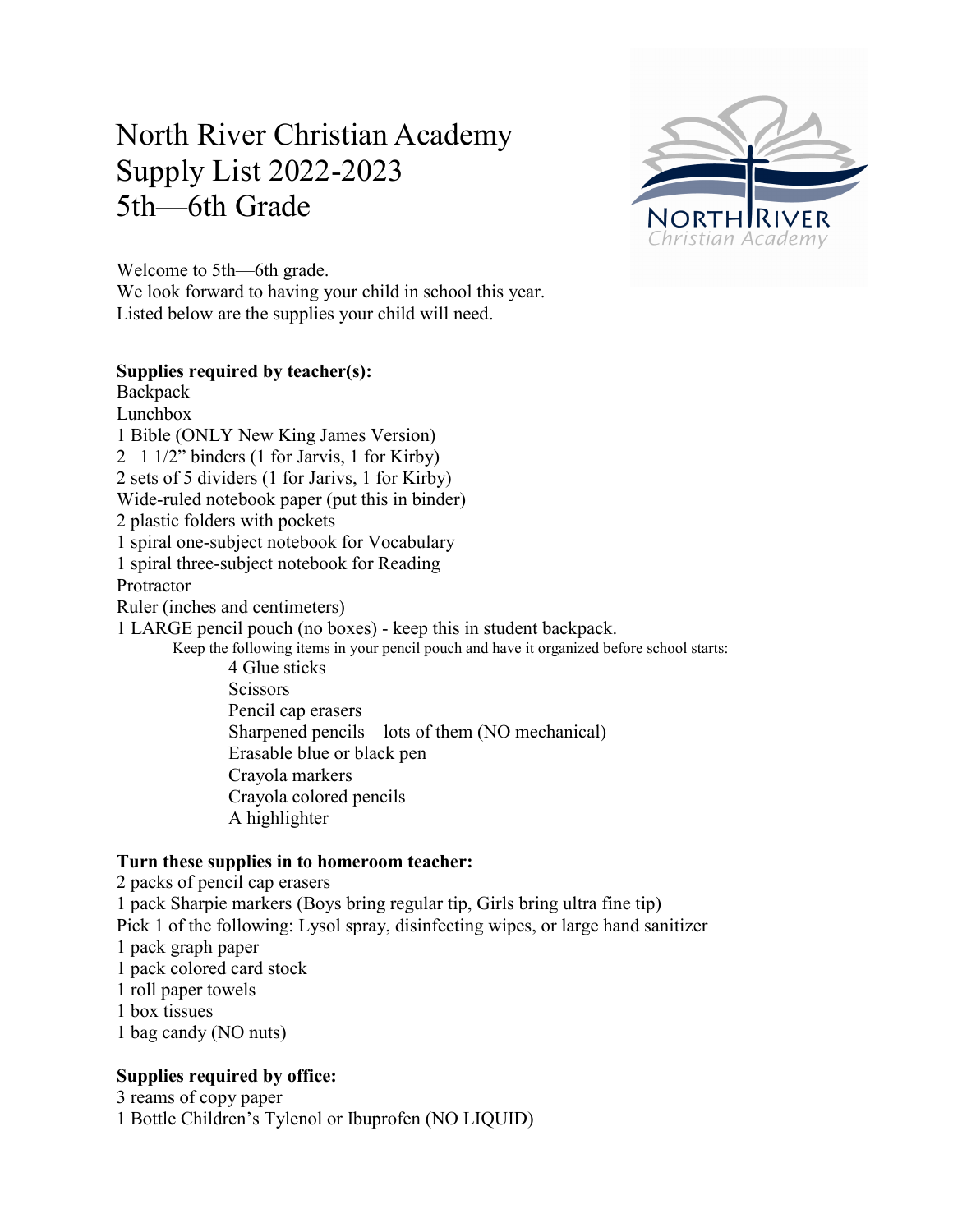# North River Christian Academy Supply List 2022-2023 7th Grade

Welcome to 7th grade. We look forward to having your child in school this year.

### **Supplies required by Homeroom Teacher:**

1 roll paper towels 1 box tissues 1 pack index cards (for Life Skills class)

# **Supplies required by Bible Teacher:**

Bible (New Living Translation ONLY) 1 pack index cards 1" binder with notebook paper

### **Supplies required by History Teacher:**

1" binder with notebook paper 4 dividers labeled: bellringers, notes, worksheets, extra 1 composition one-subject notebook (not spiral) Blue or black pens Highlighters (1 or 2) 1 pack index cards (50-100 put on a ring)

# **Supplies required by Math Teacher:**

Notebook paper Calculator—this one—T1-30X11S

# **Supplies required by English Teacher:**

1" binder with notebook paper Pencils Highlighters (1 or 2)

### **Supplies required by Science Teacher:**

2 Composition notebooks (not spiral) Scissors Glue Stick Colored Pencils/Markers

# **Supplies required by office:**

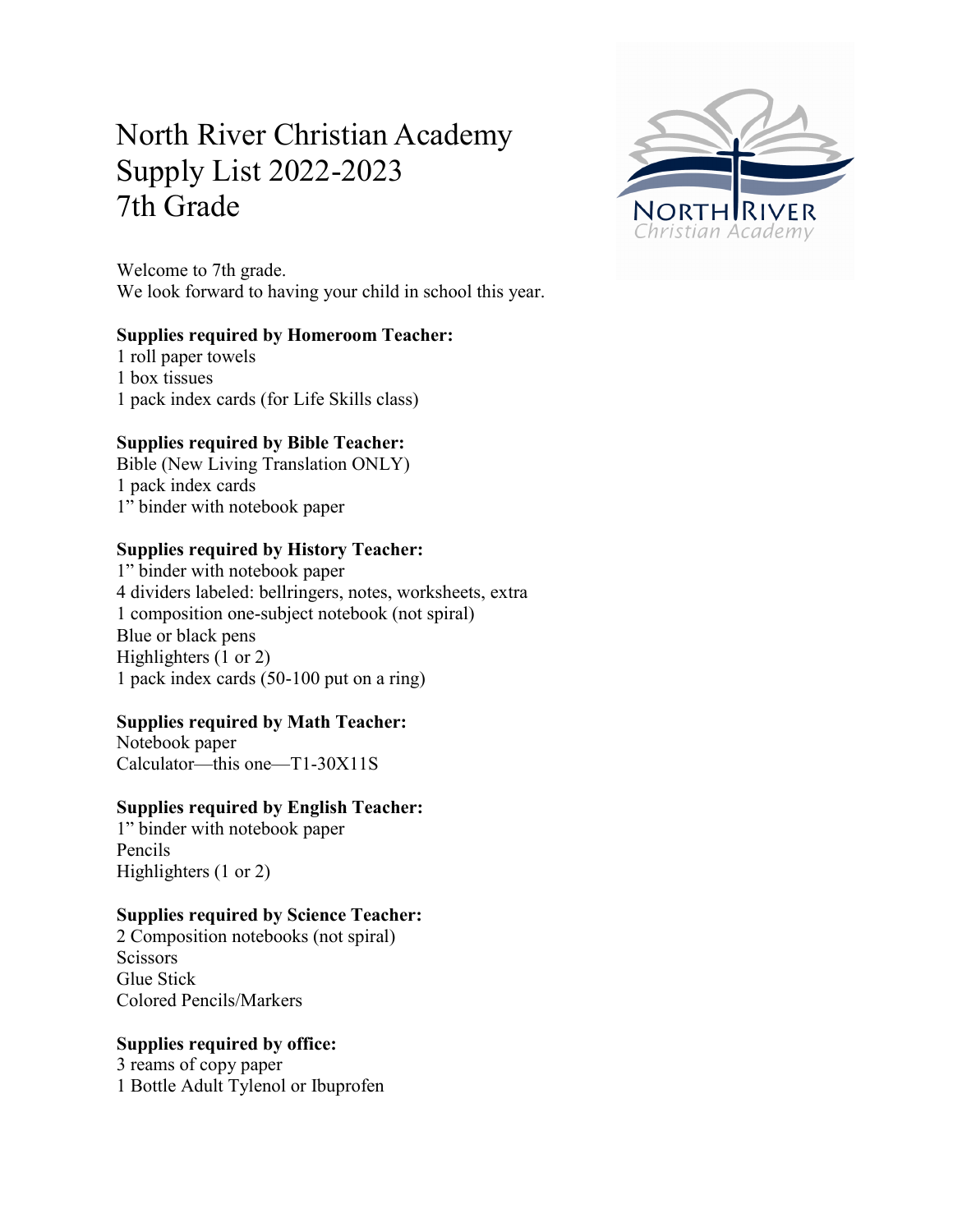# North River Christian Academy Supply List 2022-2023 8th Grade



Welcome to 8th grade. We look forward to having your child in school this year.

# **Supplies required by Homeroom Teacher:**

1 container disinfectant wipes 1 pack dry erase markers 1 roll paper towels 1 box tissues

# **Supplies required by Bible Teacher:**

Bible (New Living Translation ONLY) 1 pack index cards 1" binder with notebook paper

### **Supplies required by History Teacher:**

1" binder with notebook paper 4 dividers labeled: bellringers, notes, worksheets, extra 1 composition one-subject notebook (not spiral) Blue or black pens Highlighters (1 or 2) 1 pack index cards (50-100 put on a ring)

### **Supplies required by Math Teacher:**

Notebook paper Calculator—this one—T1-30X11S

# **Supplies required by English Teacher:**

1" binder with notebook paper Pencils Highlighters (1 or 2)

# **Supplies required by Science Teacher:**

A separate binder OR room in another binder Notebook paper 1 pack index cards

# **Supplies required by office:**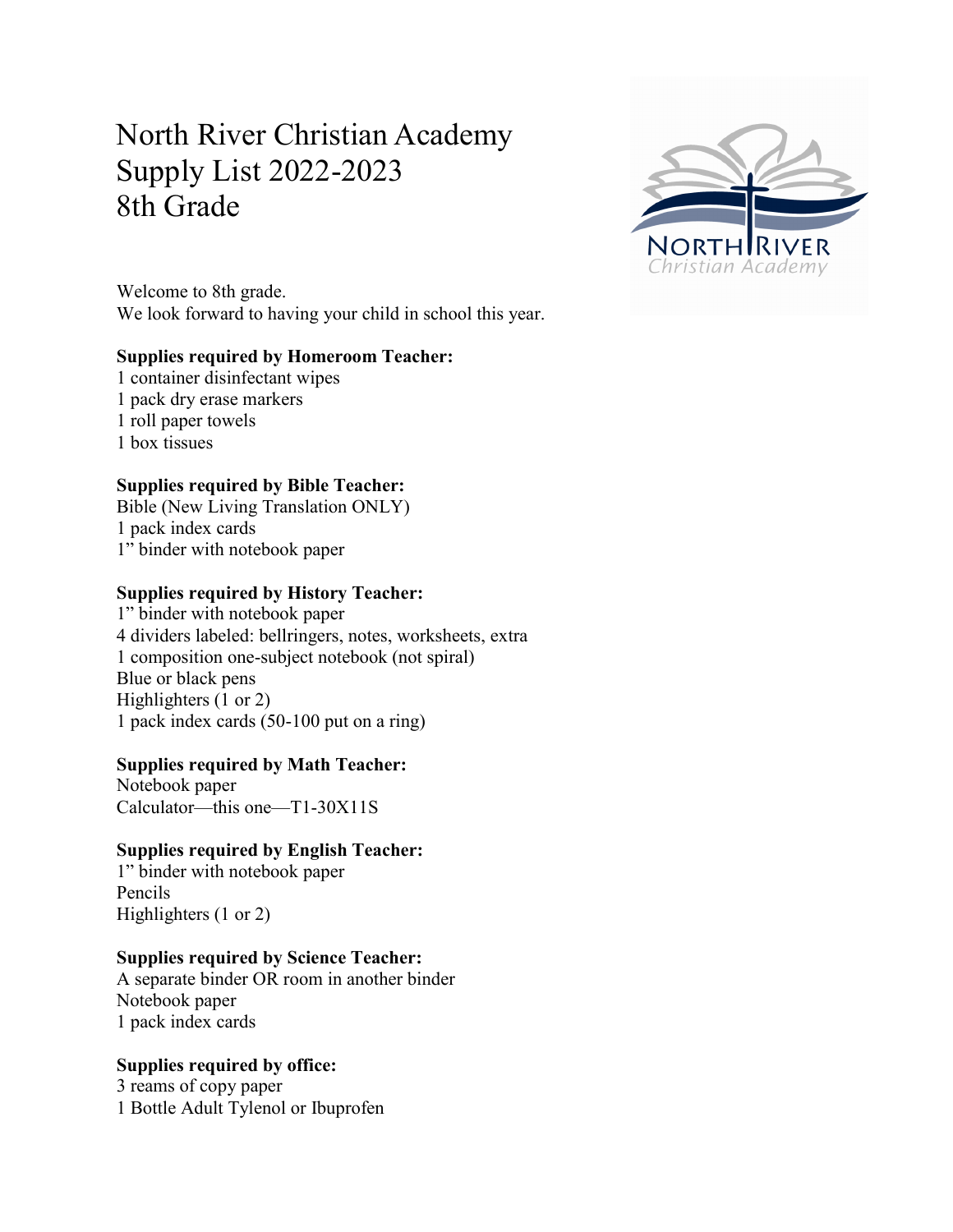# North River Christian Academy Supply List 2022-2023 9th Grade



Welcome to the Freshman Class of North River Christian Academy. We look forward to having your child in school this year.

#### **Supplies required by Homeroom Teacher:**

1 container disinfectant wipes 1 pack dry erase markers

1 roll paper towels

1 box tissues

#### **Supplies required by Bible Teacher:**

Bible (New King James version ONLY) 1" binder with notebook paper Pencils/Pens Highlighters (1 or 2)

#### **Supplies required by History Teacher:**

1" binder with notebook paper 4 dividers labeled: bellringers, notes, worksheets, extra 1 composition one-subject notebook (NO spiral) Blue or black pens Highlighters (1 or 2) 1 pack index cards (50-100 put on a ring)

#### **Supplies required by Math Teacher:**

A separate binder OR room in another binder with notebook paper Pilot Frixion erasable colored pens (Mrs. Seale's class) 1 Composition notebook—NO spiral (Ms. Bonner's class) Highlighter/Colored Pencils (Ms. Bonner's class) Graph paper Calculator—this one—T1-30X11S

### **Supplies required by English Teacher:**

1" binder with notebook paper 1 Composition notebook (NO spiral) Pencils/Pens Highlighters (1 or 2) Will be reading 3 novels throughout the year which may be purchased through the school or online

#### **Supplies required by Science Teacher:**

A separate binder OR room in another binder with notebook paper 1 Composition notebook (NO spiral) 1 container disinfectant wipes 1 roll paper towels **Scissors** Glue Stick Colored Pencils/Markers

### **Supplies required by office:**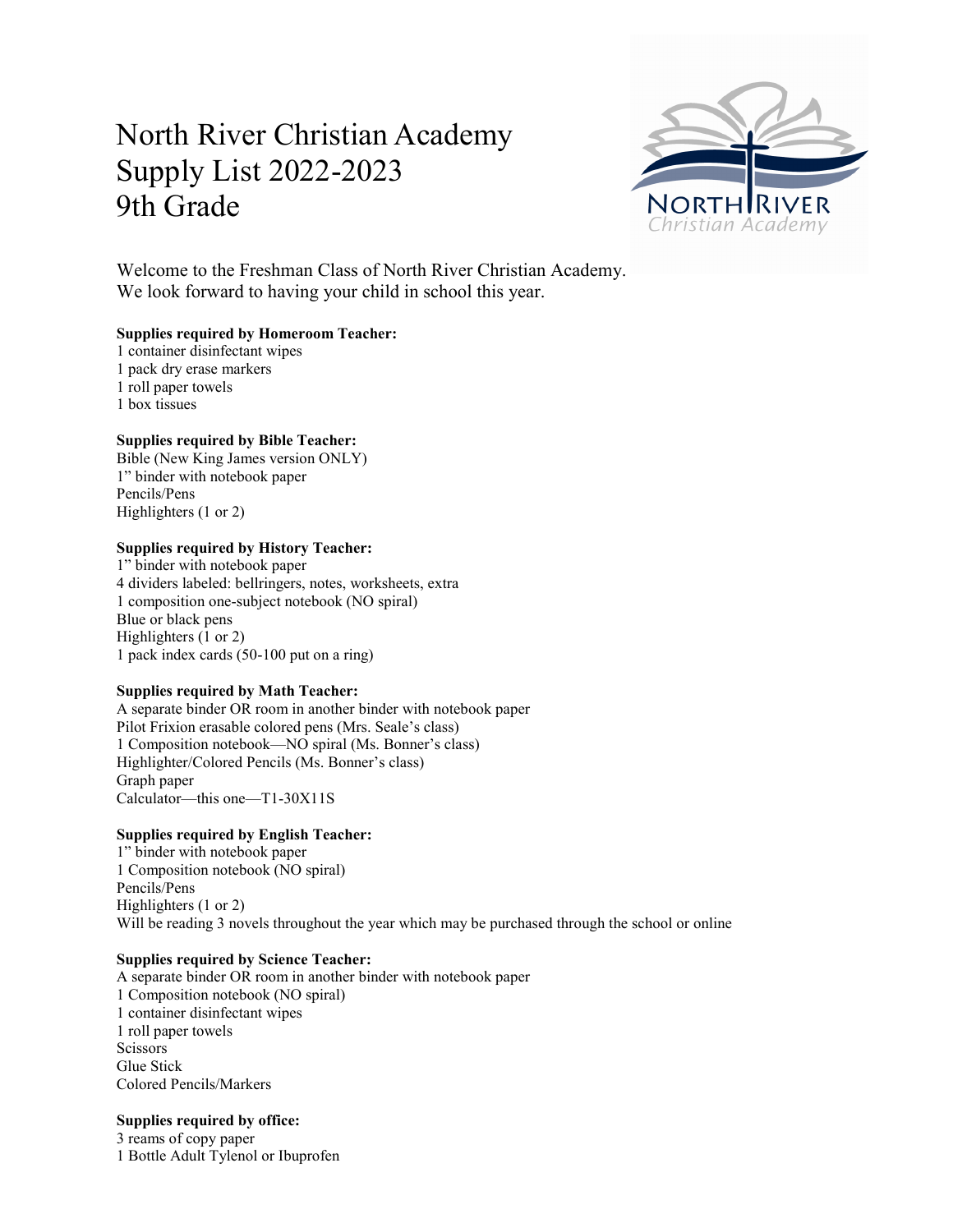# North River Christian Academy Supply List 2022-2023 10th Grade



Welcome to the Sophomore Class of North River Christian Academy. We look forward to having your child in school this year.

### **Supplies required by Homeroom Teacher:**

1 container disinfectant wipes

- 1 pack dry erase markers
- 1 roll paper towels
- 1 box tissues

### **Supplies required by Bible Teacher:**

Bible (New King James version ONLY) 1" binder with notebook paper Pencils/Pens Highlighters (1 or 2)

### **Supplies required by History Teacher:**

1" binder with notebook paper 4 dividers labeled: bellringers, notes, worksheets, extra 1 composition one-subject notebook (not spiral) Blue or black pens Highlighters (1 or 2) 1 pack index cards (50-100 put on a ring)

### **Supplies required by Spanish Teacher:**

A 1" binder English-Spanish & Spanish-English Dictionary

### **Supplies required by English Teacher:**

1" binder with notebook paper 1 Composition notebook (NO spiral) Pencils/Pens Highlighters (1 or 2) Will be reading 3 novels throughout the year which may be purchased through the school or online

# **Supplies required by Math Teacher:**

**Regular Geometry: Advanced Geometry:** A separate binder OR room in another binder 1" binder with notebook paper Notebook paper Graph paper

#### **Supplies required by Science Teacher: Regular Chemistry: Advanced Chemistry:**

A separate binder OR room in another binder 1" binder with notebook paper 1 Composition notebook (NO spiral) 1 Composition notebook (NO spiral) Scissors Scissors Scissors Scissors Scissors Scissors Scissors Scissors Scissors Scissors Scissors Scissors Scissors Scissors Scissors Scissors Scissors Scissors Scissors Scissors Scissors Scissors Scissors Scissors Scisso Glue Stick Glue Stick Colored Pencils/Markers Colored Pencils/Markers

### **Supplies required by office:**

3 reams of copy paper 1 Bottle Adult Tylenol or Ibuprofen

Graph paper Graphing Calculator—(preferred)—Casio FX—9750GIII Calculator—this one—T1-30X11S or this one T1-30X11S

Calculator—this one—T1-30X11S Graphing Calculator—this one—Casio FX—9750GIII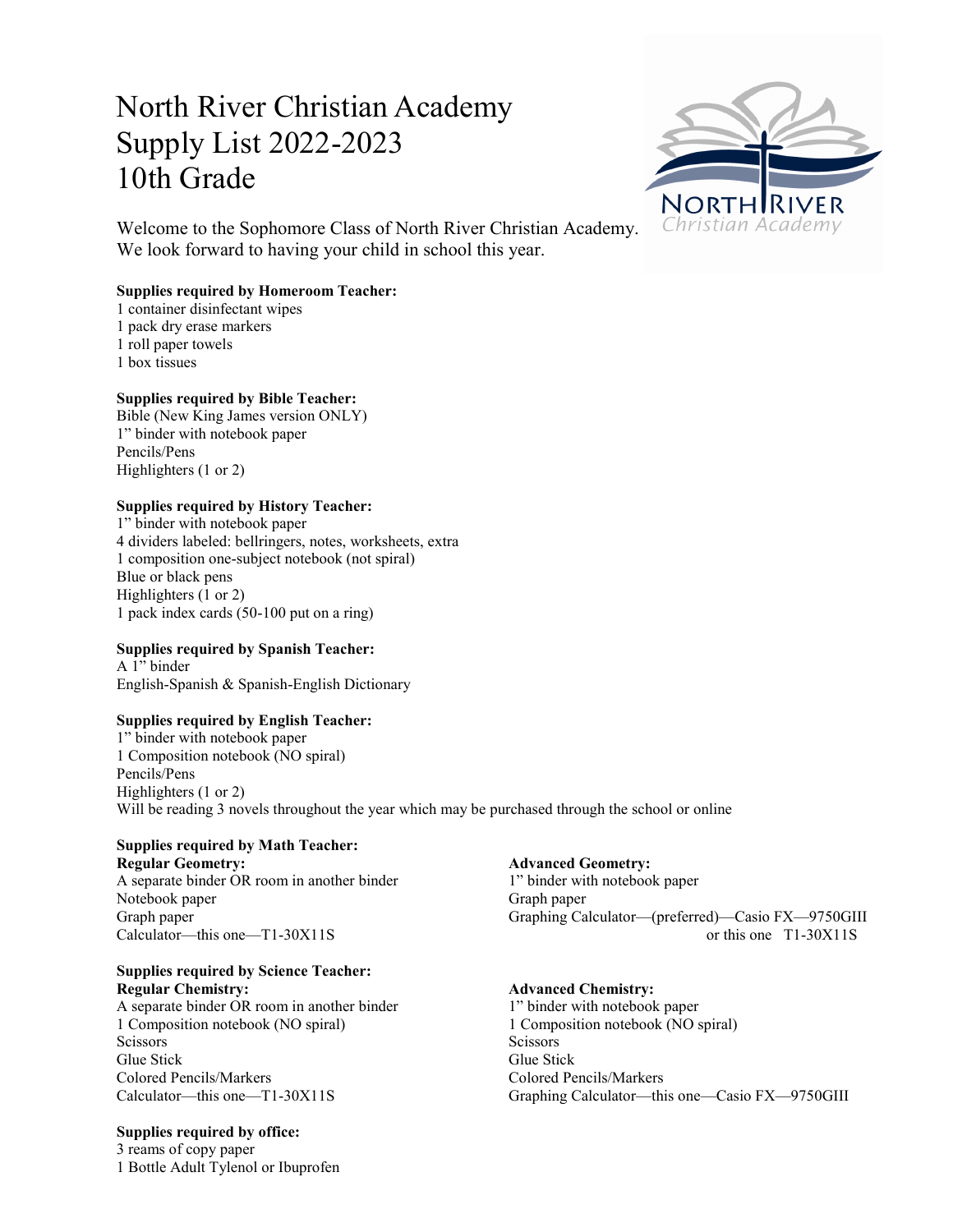# North River Christian Academy Supply List 2022-2023 11th Grade

Welcome to the Junior Class of North River Christian Academy. We look forward to having your child in school this year.

#### **Supplies required by Homeroom Teacher:**

- 1 container disinfectant wipes
- 1 pack dry erase markers
- 1 roll paper towels
- 1 box tissues

#### **Supplies required by Bible Teacher:**

Bible (New King James version ONLY) 1" binder with notebook paper Pencils/Pens Highlighters (1 or 2)

#### **Supplies required by History Teacher:**

1" binder with notebook paper 4 dividers labeled: bellringers, notes, worksheets, extra 1 composition one-subject notebook (not spiral) Blue or black pens Highlighters (1 or 2) 1 pack index cards (50-100 put on a ring)

### **Supplies required by Spanish Teacher:**

A 1" binder English-Spanish & Spanish-English Dictionary

# **Supplies required by Math Teacher:**

**Regular Algebra 2: Advanced Algebra 2:** Notebook Paper Notebook Paper Pilot Frixion erasable colored pens 1 Composition notebook—NO spiral Graph paper Graph paper Calculator—this one—T1-30X11S Calculator—this one—T1-30X11S

A separate binder OR room in another binder A separate binder OR room in another binder Or Graphing Calculator—Casio FX—9750GIII

#### **Supplies required by Career Planning Teacher:**

A separate binder OR room in another binder with notebook paper

#### **Supplies required by English Teacher:**

1" binder with notebook paper 1 Composition notebook (NO spiral) Pencils/Pens Highlighters (1 or 2) Will be reading 3 novels throughout the year which may be purchased through the school or online

### **Supplies required by Science Teacher:**

2 Composition notebooks (NO spiral) Scissors/Glue Stick/Colored Pencils/Markers A device with access to internet (Forensic Science is an on-line course—the device will only be allowed during class)

#### **Supplies required by office:**